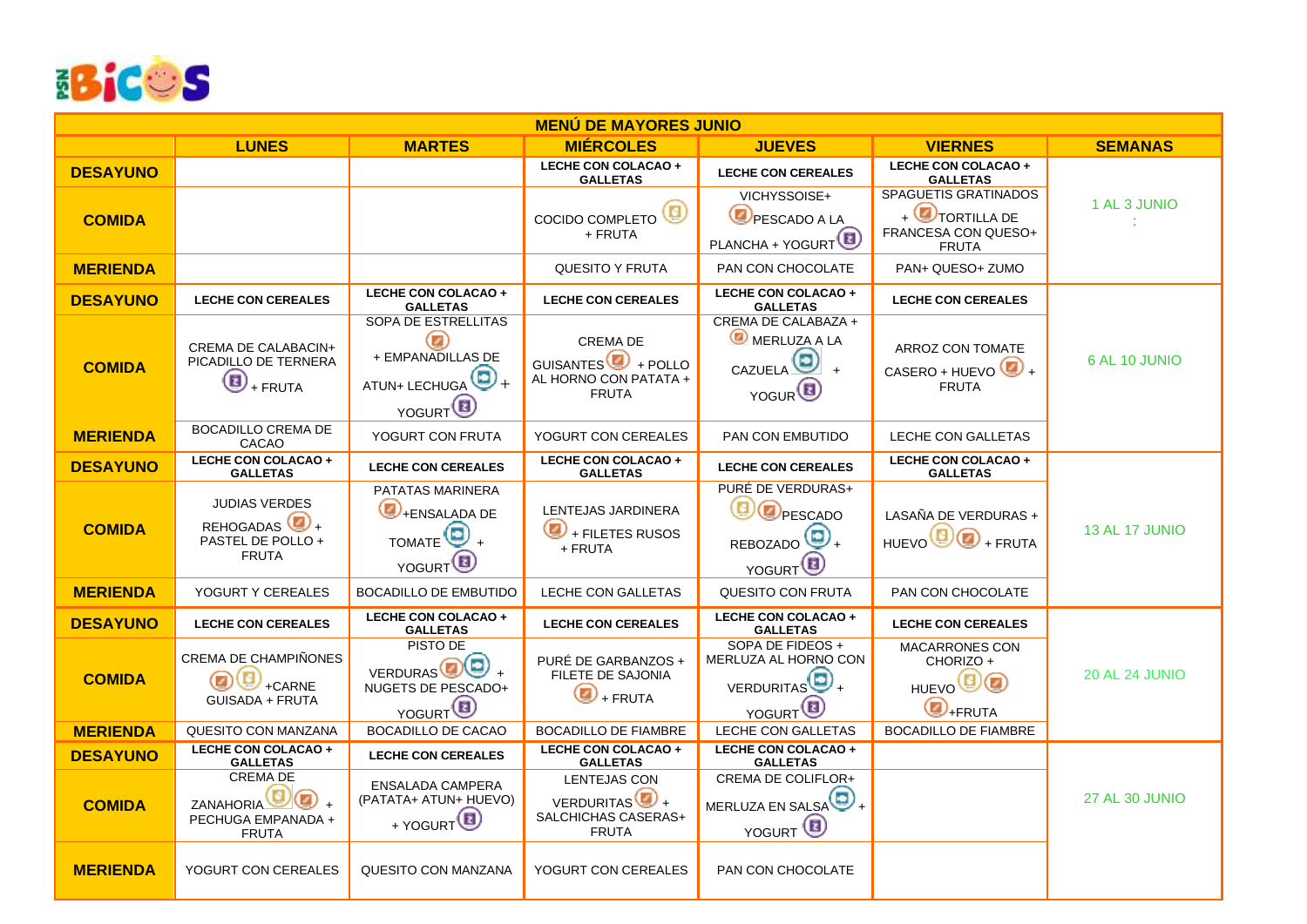

|                 |                                                 |                                                                                           | <b>MENÚ DE BEBÉS</b><br><b>JUNIO</b>               |                                                                             |                                                       |                       |
|-----------------|-------------------------------------------------|-------------------------------------------------------------------------------------------|----------------------------------------------------|-----------------------------------------------------------------------------|-------------------------------------------------------|-----------------------|
|                 | <b>LUNES</b>                                    | <b>MARTES</b>                                                                             | <b>MIÉRCOLES</b>                                   | <b>JUEVES</b>                                                               | <b>VIERNES</b>                                        | <b>SEMANAS</b>        |
| <b>DESAYUNO</b> | <b>BIBERÓN</b>                                  | <b>BIBERÓN</b>                                                                            | <b>BIBERÓN</b>                                     | <b>BIBERÓN</b>                                                              | <b>BIBERÓN</b>                                        |                       |
| <b>COMIDA</b>   | PURÉ DE VERDURAS CON<br>POLLO + YOGURT          | PURÉ DE VERDURAS<br>CON PESCADO $\bigoplus_+$<br><b>ZUMO DE NARANJA</b><br>NATURAL        | PURÉ DE VERDURAS<br>CON TERNERA +<br><b>YOGURT</b> | PURÉ DE VERDURAS CON<br>PESCADO <sup>O</sup> + ZUMO DE<br>NARANJA NATURAL   | PURÉ DE VERDURAS CON<br>HUEVO <sup>(C)</sup> + YOGURT | 1 AL 3 JUNIO          |
| <b>MERIENDA</b> | PAPILLA DE FRUTAS                               | YOGURT CON GALLETAS                                                                       | PAPILLA DE FRUTAS                                  | YOGURT CON GALLETAS                                                         | PAPILLA DE FRUTAS                                     |                       |
| <b>DESAYUNO</b> | <b>BIBERÓN</b>                                  | <b>BIBERÓN</b>                                                                            | <b>BIBERÓN</b>                                     | <b>BIBERÓN</b>                                                              | <b>BIBERÓN</b>                                        |                       |
| <b>COMIDA</b>   | PURÉ DE VERDURAS CON<br>TERNERA + YOGURT        | PURÉ DE VERDURAS<br>CON PESCADO $\bigoplus$ +<br><b>ZUMO DE NARANJA</b><br><b>NATURAL</b> | PURÉ DE VERDURAS<br>CON POLLO + YOGURT             | PURÉ DE VERDURAS CON<br>PESCADO <sup>O</sup> + ZUMO DE<br>NARANJA NATURAL   | PURÉ DE PATATA Y<br>ZANAHORIA CON HUEVO<br>+ YOGURT   | 6 AL 10 JUNIO         |
| <b>MERIENDA</b> | PAPILLA DE FRUTAS                               | YOGURT CON GALLETAS                                                                       | PAPILLA DE FRUTAS                                  | YOGURT CON GALLETAS                                                         | PAPILLA DE FRUTAS                                     |                       |
| <b>DESAYUNO</b> | <b>BIBERÓN</b>                                  | <b>BIBERÓN</b>                                                                            | <b>BIBERÓN</b>                                     | <b>BIBERÓN</b>                                                              | <b>BIBERÓN</b>                                        |                       |
| <b>COMIDA</b>   | PURÉ DE VERDURAS CON<br>POLLO + YOGURT          | PURÉ DE VERDURAS<br>CON PESCADO $\bigcirc$ +<br><b>ZUMO DE NARANJA</b><br><b>NATURAL</b>  | PURÉ DE VERDURAS<br>CON TERNERA +<br><b>YOGURT</b> | PURÉ DE VERDURAS CON<br>PESCADO <sup>(2)</sup> + ZUMO DE<br>NARANJA NATURAL | PURÉ DE VERDURAS CON<br>HUEVO <sup>(0</sup> +YOGURT   | <b>13 AL 17 JUNIO</b> |
| <b>MERIENDA</b> | PAPILLA DE FRUTAS                               | YOGURT CON GALLETAS                                                                       | PAPILLA DE FRUTAS                                  | YOGURT CON GALLETAS                                                         | PAPILLA DE FRUTAS                                     |                       |
| <b>DESAYUNO</b> | <b>BIBERÓN</b>                                  | <b>BIBERÓN</b>                                                                            | <b>BIBERÓN</b>                                     | <b>BIBERÓN</b>                                                              | <b>BIBERÓN</b>                                        |                       |
| <b>COMIDA</b>   | PURÉ DE VERDURAS CON<br><b>TERNERA + YOGURT</b> | PURÉ DE VERDURAS<br>CON PESCADO <sup>(D)</sup> +<br>ZUMO DE NARANJA<br><b>NATURAL</b>     | PURÉ DE VERDURAS<br>CON POLLO + YOGURT             | PURÉ DE VERDURAS CON<br>PESCADO <sup>1</sup> + ZUMO DE<br>NARANJA NATURAL   | PURÉ DE VERDURAS CON<br>HUEVO <sup>O</sup> +YOGURT    | <b>20 AL 24 JUNIO</b> |
| <b>MERIENDA</b> | PAPILLA DE FRUTAS                               | YOGURT CON GALLETAS                                                                       | PAPILLA DE FRUTAS                                  | YOGURT CON GALLETAS                                                         | PAPILLA DE FRUTAS                                     |                       |
| <b>DESAYUNO</b> | <b>BIBERÓN</b>                                  | <b>BIBERÓN</b>                                                                            |                                                    |                                                                             |                                                       |                       |
| <b>COMIDA</b>   | PURÉ DE VERDURAS CON<br>POLLO + YOGURT          | PURÉ DE VERDURAS<br>CON PESCADO <sup>O</sup> +<br>ZUMO DE NARANJA<br><b>NATURAL</b>       |                                                    |                                                                             |                                                       | 27 AL 30 JUNIO        |
| <b>MERIENDA</b> | PAPILLA DE FRUTAS                               | YOGURT CON GALLETAS                                                                       |                                                    |                                                                             |                                                       |                       |